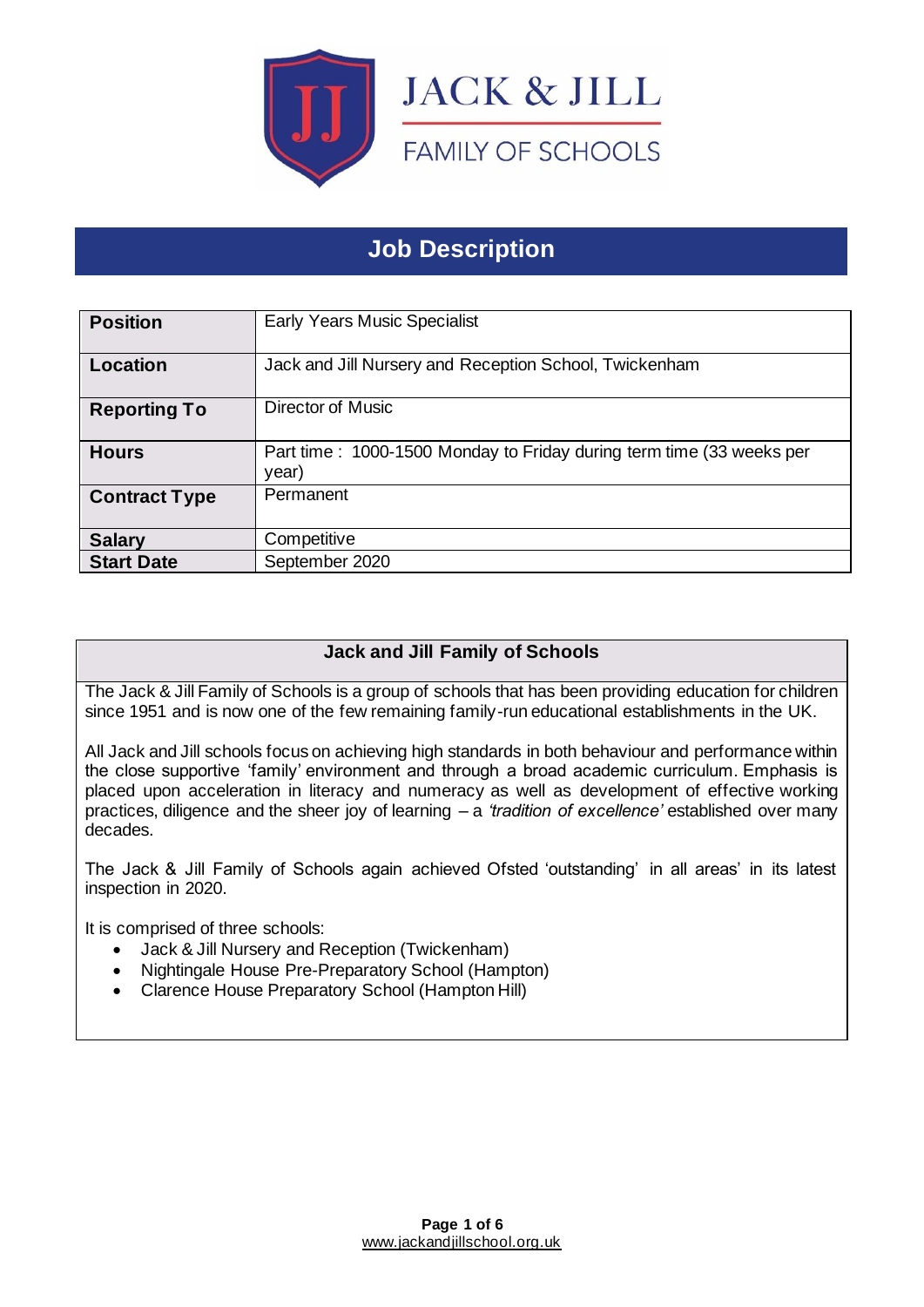## **Safeguarding**

The Jack & Jill Family of Schools is committed to safeguarding and promoting the welfare of all stakeholders. To meet this responsibility, we follow a rigorous selection process. All successful candidates will be subject to an enhanced Disclosure and Barring Service check.

#### **Structure Chart**

**Principal** ! Head Teacher, Clarence House ! Director of Music ! Music Specialist

#### **Purpose of Role**

Deliver and develop the programme of music for the children in Early Years providing dedicated music teaching to the Early Years setting, providing an inspirational, fun and broad curriculum that reflects the School's ethos.

Promote a life-long love of music in all pupils, whilst also promoting equality of opportunity for all pupils so that their potential is encouraged and developed.

Raise standards of student attainment and achievement in music and to monitor and support progress.

The job holder is also expected to assist in the production of School performances, shows and community events.

The job holder may be required to cover music at the other schools, as required.

#### *Job Content*

*This job description may be amended at any time following discussion between the line manager and the member of staff to meet the requirements of the Family of Schools*

#### **1. Planning, Teaching and Class Management**

Model best practice and provide effective high-quality learning and teaching of music which enables all pupils to achieve their maximum potential.

Plan teaching to achieve progression through:

- Identifying clear teaching objectives and how they will be taught and assessed
- Providing clear structure for lessons maintaining pace, motivation and challenge
- Setting tasks which challenge pupils and ensure high levels of interest
- Allowing for creativity and fun and best use of available time
- Selecting appropriate teaching resources and strategies, using a variety of learning strategies which involve planned adult intervention, first-hand experience, music and play
- Encouraging pupils to listen attentively, think and talk about their learning, develop selfcontrol and independence, concentration and perseverance
- Work creatively to include music in all nursery activities, either as discreet sessions or within the general nursery morning – both inside and outside the classrooms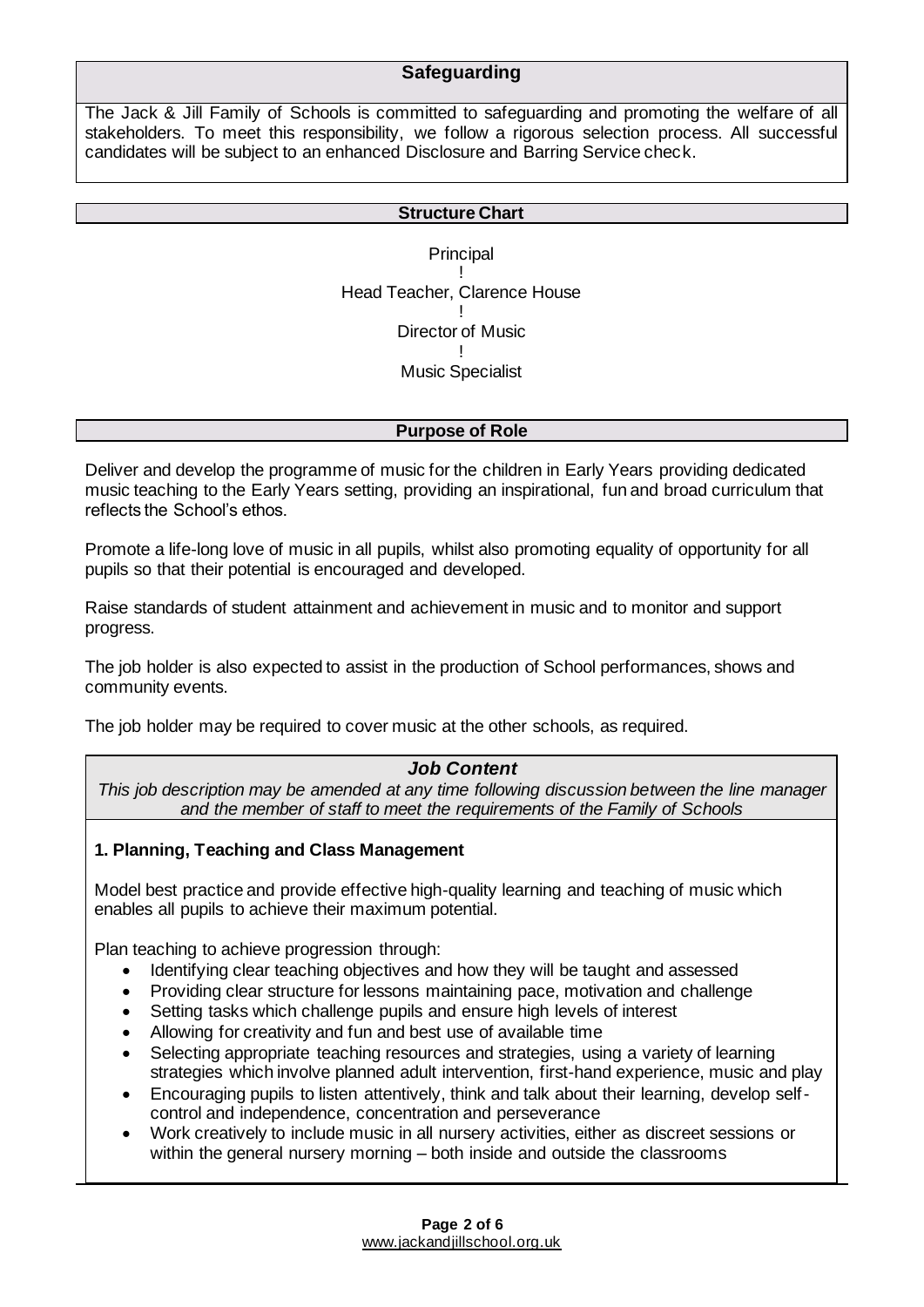Manage pupil behaviour in accordance with agreed school procedures.

Keep up-to-date with national developments in music teaching practice and methodology in an Early Years setting with a commitment to continuous personal development.

## **2. Monitoring, Assessment, Recording and Reporting**

Ensure effective assessment, recording and reporting on progress in pupils' development in music.

Evaluate how well learning objectives have been achieved and own teaching critically to improve effectiveness.

Assess and record pupils' progress systematically and keep records to check work is understood and completed, monitor strengths and weaknesses to inform planning and recognise level at which the pupils are achieving.

Input to the preparation and presentation of informative subject reports to parents.

Attend parents' evenings as required and liaise with and meet pupils' parents at other times as necessary to resolve difficulties and promote the pupils' educational and pastoral needs.

#### **3. Curriculum Development**

Working with the Director of Music, provide a broad and balanced music curriculum for the Nursery and Reception School, including innovative approaches to enrich the musical experiences of all pupils.

Working with the Director of Music, develop the music curriculum for the Nursery and Reception School, developing plans, targets and success criteria.

Contribute to ideas for the curriculum for the whole Family of Schools.

## **4. Extra Curricular Activities**

Actively promote interest in music outside the immediate physical and timetabled confines of the School.

Contribute to the broader life of the school by supporting and leading curricular and extracurricular events.

Support of co-curricular activities in music throughout the Family of Schools, including school performances and concerts.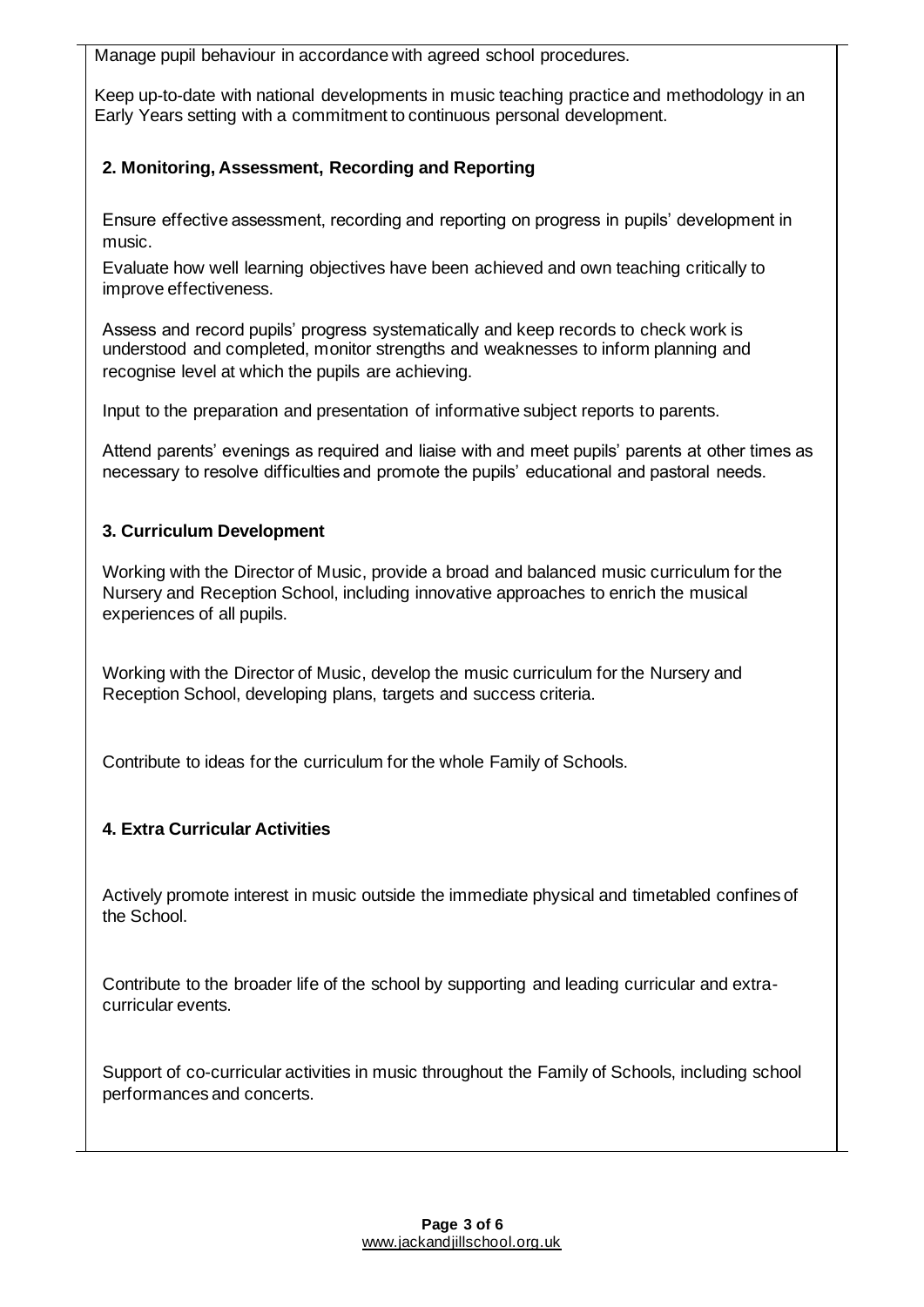Promote the Music Department within the School community to encourage pupils' interest in the subject area.

## **5. Quality Assurance**

Ensure the effective operation of quality control systems for music. Manage the space and equipment efficiently, according to agreed procedures. Monitor and evaluate the music curriculum including against agreed quality standards, ensuring adherence and promptly implementing improvements where required.

Participate in any meetings reasonably arranged for any relevant purpose and attend and participate in all school events, as required, to promote the development of music at the school.

## **6. Safeguarding**

The job holder has due regard for safeguarding and promoting the welfare of the children and will be required to follow the child protection procedures outlined in the school's safeguarding policy.

## **7. Other duties**

Provide cover for music at other schools, as required. Support School events and ensure music is included and represented wherever and whenever possible.

Other duties at an appropriate level may be required. Whilst every effort has been made to explain the main duties and responsibilities of the role, there may be other duties to ensure the success of the school.

#### **What we can offer**

The role gives you the opportunity to maintain and grow your passion for providing music activities and developing a love of music in an Early Years setting in a high-achieving Family of Schools.

The opportunity to work in Twickenham and be part of a Family of Schools that supports children up to the end of KS2.

# **Person Specification**

The criteria below will be assessed by the application form (A), lesson (L), interview (I). The tasks will include a presentation during the interview and a lesson observation.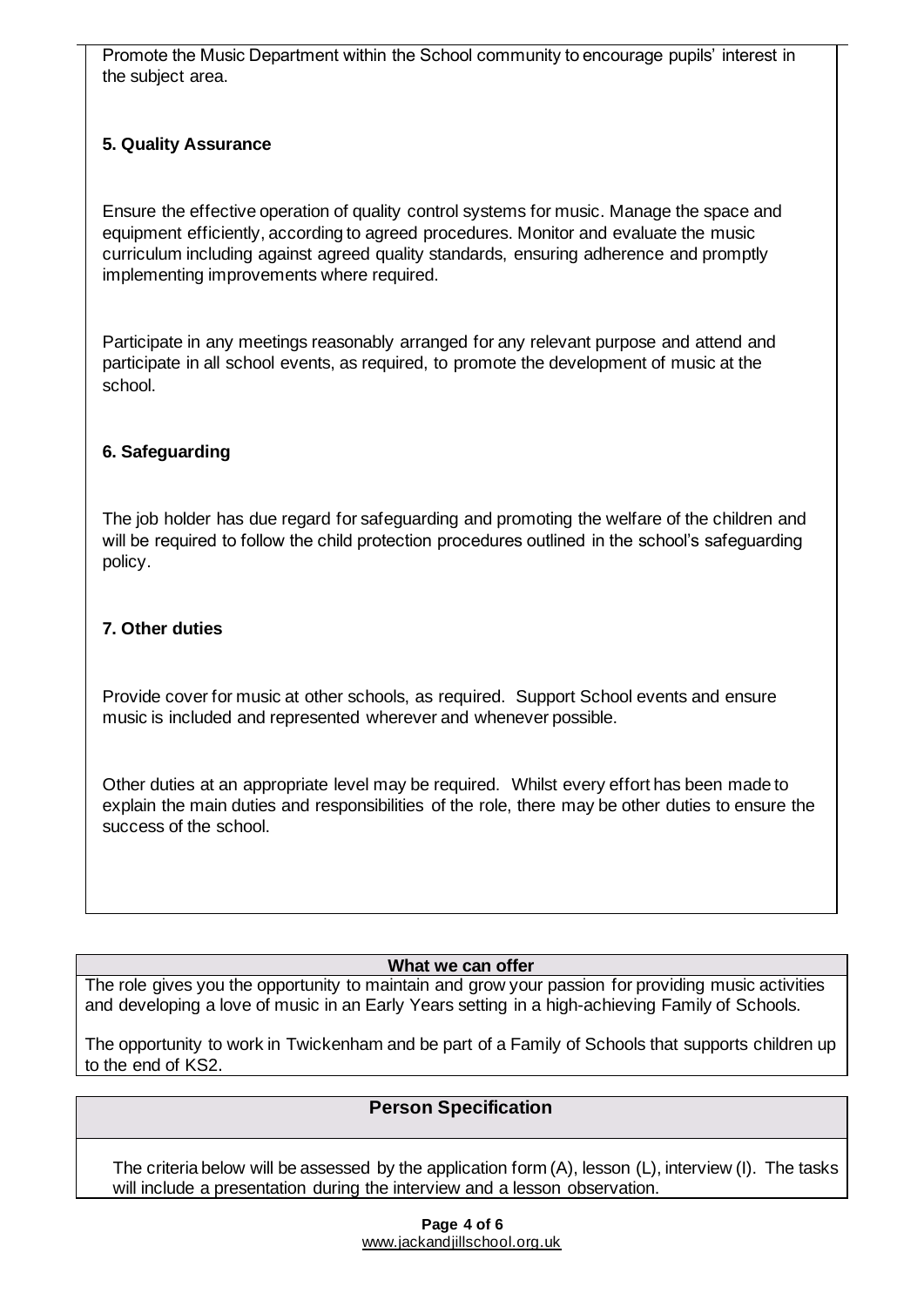| <b>Attributes</b>                 |                                                                                                                                                                      | <b>Assessment</b><br><b>Criteria</b> |
|-----------------------------------|----------------------------------------------------------------------------------------------------------------------------------------------------------------------|--------------------------------------|
| Qualifications                    | Accomplished musician including piano and another<br>$\bullet$<br>instrument<br>Evidence of up-to-date CPD<br>$\bullet$                                              | A<br>A                               |
| Experience                        | 2 years minimum experience of providing music<br>$\bullet$<br>sessions to children from age 2-5                                                                      | A                                    |
|                                   | Confident in piano to accompany Early Years ballet<br>$\bullet$<br>classes                                                                                           | A, L                                 |
|                                   | Ideally trained or experienced in Dalcroze<br>$\bullet$<br>Eurhythmics or Kodaly methodology                                                                         | A                                    |
|                                   | Excellent behaviour management using appropriate<br>$\bullet$<br>strategies                                                                                          | L                                    |
|                                   | Experience of organising or participating in extra -<br>curricular activities and shows                                                                              |                                      |
| Knowledge                         | Excellent subject knowledge<br>$\bullet$                                                                                                                             | L                                    |
|                                   | Up-to-date knowledge of Early Years curriculum<br>$\bullet$<br>development                                                                                           |                                      |
|                                   | Good knowledge and understanding of the principles<br>that underpin inclusion and equal opportunities and a<br>commitment to implementing these in practice          | J                                    |
|                                   | Commitment to own continuous CPD                                                                                                                                     | A, I                                 |
| Vision                            | Supports our belief that a school curriculum requires<br>$\bullet$<br>focus, coherence and rigour                                                                    | I                                    |
| <b>Other Skills and Abilities</b> | Inspirational provider of musical activities for young<br>$\bullet$<br>children with ability to motivate young children to<br>perform to the best of their abilities | L                                    |
|                                   | Ability to work in partnership with parents and the<br>$\bullet$<br>wider community.                                                                                 | ı                                    |
|                                   | Excellent oral and written communication skills and<br>good listening skills                                                                                         | I, L                                 |
|                                   | Excellent organisational skills, setting targets and<br>$\bullet$<br>managing own work with minimum supervision                                                      | ı                                    |
|                                   | Approachable and promotes positive working<br>$\bullet$<br>relationships                                                                                             | ı                                    |
|                                   | Ability to relate well to young children and share their<br>$\bullet$<br>interests and enthusiasm                                                                    | L                                    |
|                                   | Ability to effectively manage pupil discipline and have<br>$\bullet$<br>a commitment to high quality pastoral care                                                   | L                                    |
|                                   | Ability to evaluate own teaching critically and improve<br>effectiveness                                                                                             | A, I                                 |